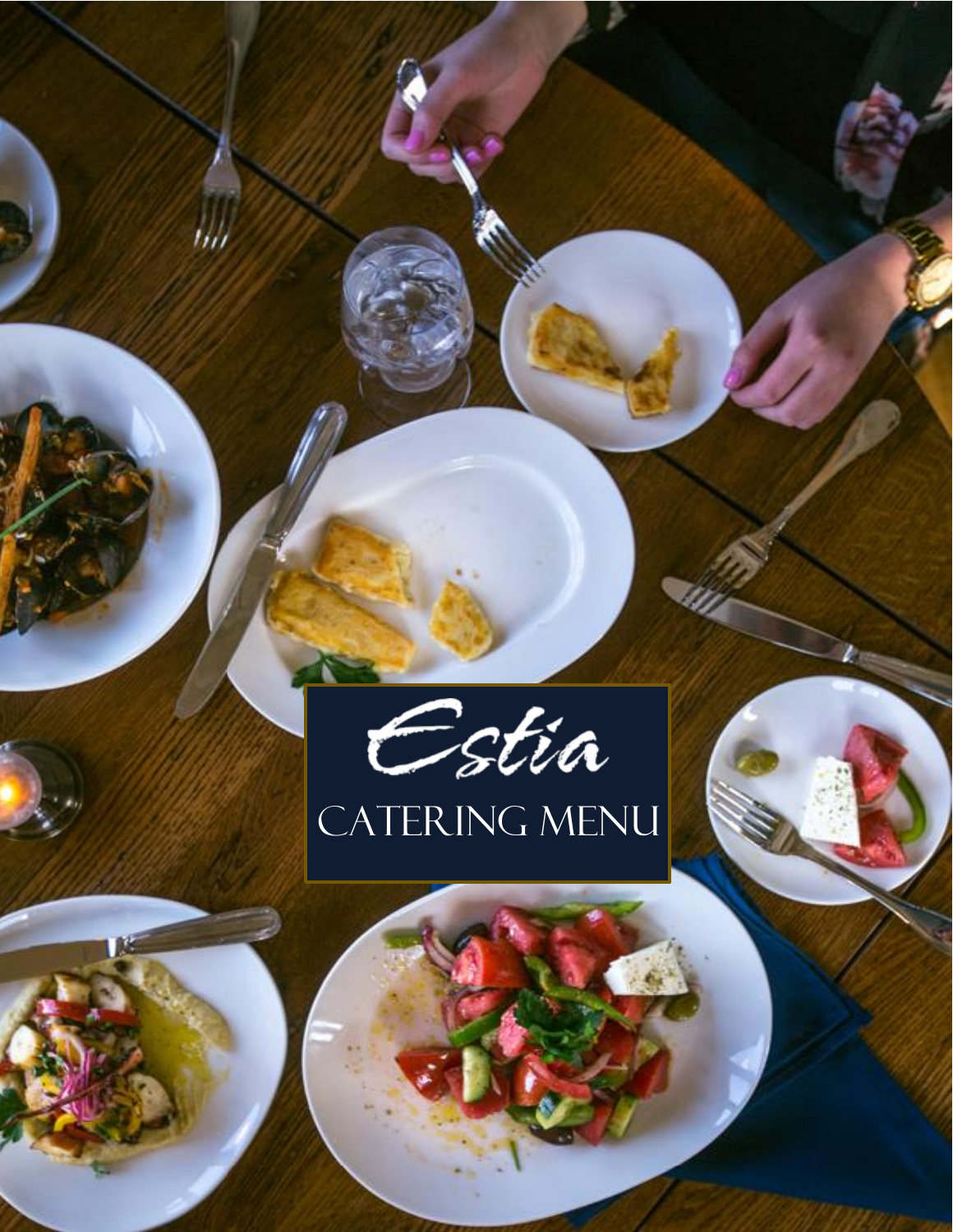# GENERAL INFORMATION



140 WEST ROUTE 70, MARLTON, NJ 08053 (856) 596-5500

Order Placement Catering orders must be placed online via our website [www.estiataverna.com.](http://www.estiataverna.com/) Most orders require 48 hours notice.

Delivery

 Drop off delivery catering requires a \$150 minimum before taxes and fees. Pick up catering does not require a minimum. Deliveries will be made within a 5 mile radius of Estia Taverna Marlton. A 15% delivery charge will apply.

#### Cancellation

Cancellations may be made up to 48 hours prior to ready time. Any cancellations after 48 hours will be charged 50% of the final bill.

#### Catering Event Fee and Taxes

 Food, beverages, and other services provided by Estia will be subject to state and local taxes. A 25% catering fee is an extra cost for full-service events or drop off delivery orders of \$2000 or more.

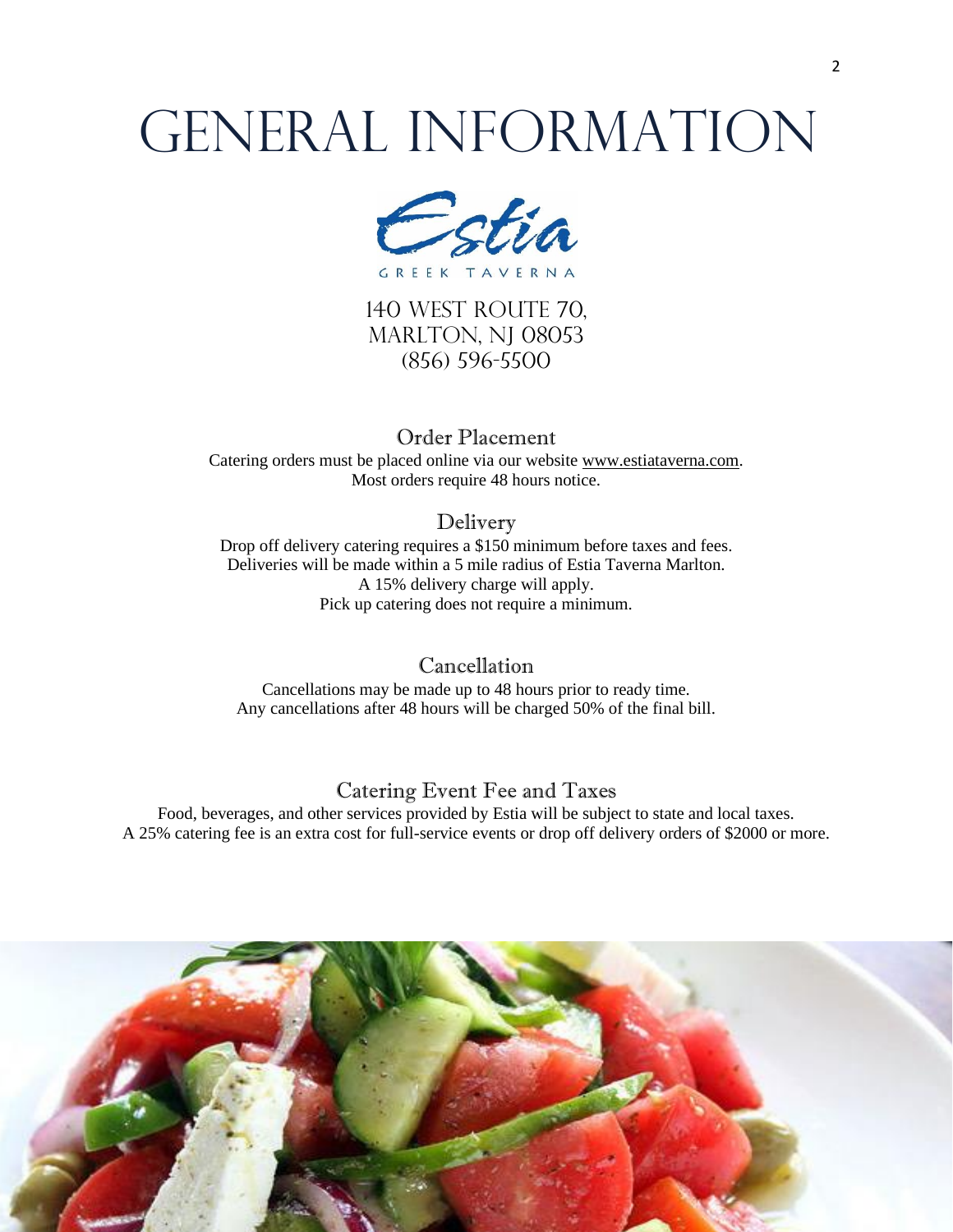### HORS D'OEUVRES Greek Spreads

\$20 per Pint

1 Pint per 15 People

Accompanied by grilled pita and vegetables

HTIPITI Roasted red pepper, jalapeños, feta

TZATZIKI Greek yogurt, cucumbers, garlic, dill

 MELITZANO SALATA Smoked eggplant, red peppers, mayo, garlic

 Chickpeas, garlic, olive oil, cayenne, lemon SKORDALIA HUMMUS

Potato and garlic

### **MEAT**

Minimum order 1 dozen

BRAISED LAMB PHYLLO 40 Tender lamb, onions, garlic and cheese wrapped in phyllo

> LAMB LOLLIPOPS 60 Marinated in herbs, lemon and olive oil

 Miniature beef and lamb meatballs LAMB MEATBALLS 15

 Marinated chicken skewered with peppers and onions MINI CHICKEN SOUVLAKI 25

> Ground beef and veal skewered MINI BEEF SOUVLAKI 25

### **SEAFOOD**

PRICE PER DOZEN

MINIMUM ORDER 1 DOZEN

 Fresh jumbo and colossal crabmeat, Dijon aioli MINI CRAB CAKES 50

 Jumbo gulf shrimp charcoal grilled with ladolemono JUMBO SHRIMP 60

> COD FRITTERS 25 Lightly fried cod and potato

PSAROPITA 30 Salmon, leeks and feta wrapped in phyllo

### VEGETARIAN

Minimum order 1 dozen

SPANAKOPITA 15 Spinach, leeks, dill, scallions and feta baked in housemade phyllo

 A trio of Greek cheeses baked in housemade phyllo TIROPITA 15

> DOLMADES 35 Rice, pine nuts, currants, fennel and dill wrapped in grape vine leaves

 Lightly fried zucchini & eggplant served with tzatziki ESTIA CHIPS 19 (Per order)

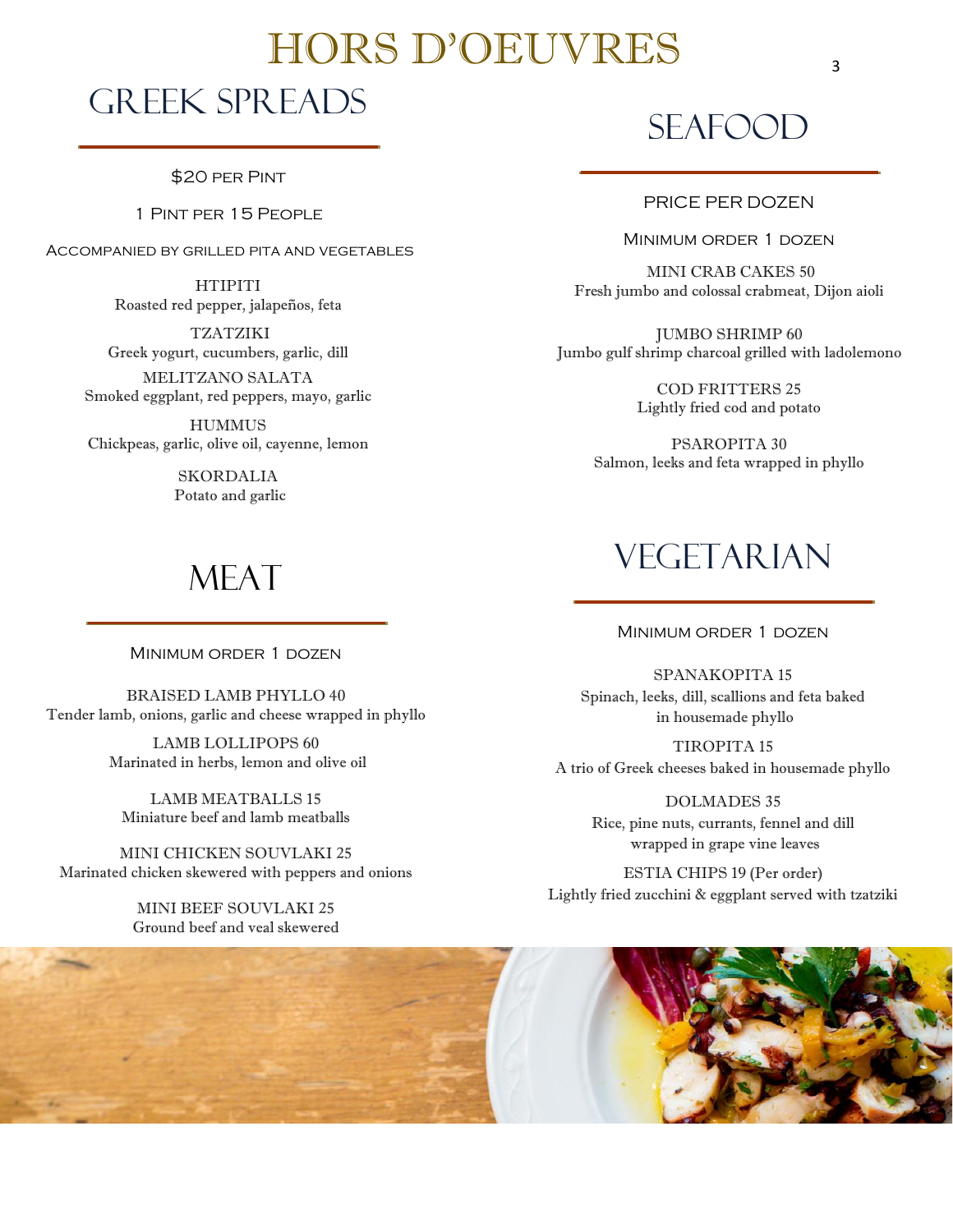### FULL BUFFET PANS

### SALADS

1 pan per 15 people

GREEK 85 Vine ripened tomatoes, cucumbers, green peppers, red onions, feta, olives, red wine vinaigrette

 grated feta, creamy caper dill dressing ROMAINE 65 Chopped romaine hearts, oregano croutons,

ARUGULA 70 Marinated red and golden beets, almonds, manouri cheese, honey lime vinaigrette

### **ENTREES**

1 pan per 15 people

 PASTA ALLA GRECCA 65 Rigatoni, sautéed spinach, oven roasted tomato sauce, grated feta cheese

SWORDFISH SOUVLAKI 250 Charcoal grilled with tomato, onions, peppers, lemon and olive oil

SHRIMP ORZO 180 Skewered with grilled vegetables, feta tomato orzo

MOUSSAKA 160 Greek casserole layered with seasoned beef, sliced eggplant and potatoes, topped with Kefalograviera béchamel

 Greek style lasagna layered with seasoned beef and pasta PASTICHIO 150 topped with bechamel

ORGANIC CHICKEN 225 Roasted leg and breast, caramelized onion and yogurt orzo, lemon thyme jus

 ORGANIC SALMON 240 Charcoal grilled served with lemon, olive oil and capers LAVRAKI 250 Mediterranean Sea bass charcoal grilled with lemon, olive oil and capers

### Full Size Skewers

Per Dozen

 Grilled chicken skewers with peppers and onions CHICKEN SOUVLAKI 40

> Ground beef and veal skewered BEEF SOUVLAKI 40

SHRIMP SOUVLAKI 70 Wild caught shrimp skewered with sweet Vidalia onions and cherry tomatoes

#### **SIDES**

\$30 Per Pan OVEN ROASTED POTATOES SPINACH RICE GRILLED VEGETABLES TOMATO FETA ORZO

GREEK FRIED POTATOES 25